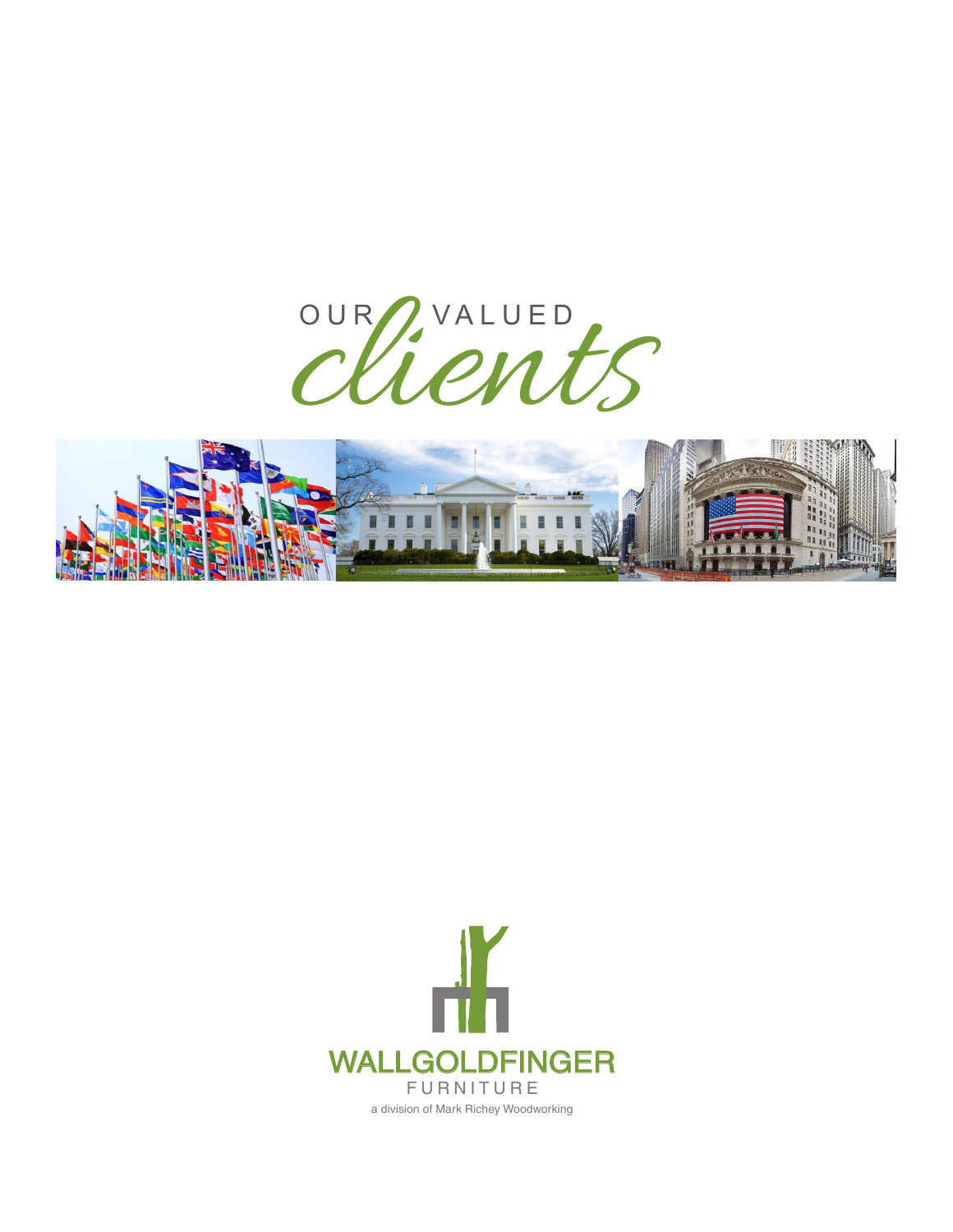## **ARCHITECTS**

Anderson Mikos Architects Anshen + Allen Archi Architectural Resources **Ballinger** BAMO, Inc. Banwell Architects Benefit Street Design Beyer Blinder Belle Black River Design, PLC Burt Hill Butler Rogers Baskett Architects CBT/Childs Bertman Tseckares Celeste Hart Interior Architecture & Design Clohessy Harris & Kaiser LLC Core Group, P.C. CPG Architects & Planners Cubellis Associates, Inc. Daniel P. Coffey & Associates Daroff Design, Inc. Davis Carter Scott Design Davis, Carter, Scott Architects Dean Architectural Alliance DePalma Group, Inc. Design Collective DeStefano and Partners Dimella Shaffer Diversified Systems Du Bose Associates, Inc. E dgewater Group Architects Eighth Day Design Elkus/Manfredi Architects Esposito Design Associates, Inc. Ewing Cole Cherry Brott Farrell Design Associates Flansburgh & Associates, Inc. Floss Barber, Inc. Francis Cauffman Freeman French Freeman, Inc. G3 Gary Lee Partners Gensler Goldberg Design Granary Associates Griswold, Heckel & Kelly Associates Gruzen Samton LLP Gwathmey Siegel & Associates H2L2 Hanbury Evans Newill Vlattas & Company HDF CUH2A HLW International LLP HOK **HSMM** Huntsman Architectural Group

IA Interior Architects IEI Group Interspace, Inc. Iu & Bibliowicz Janet R. Duggan & Associates, Inc. Janko RasicAssociates Architects KCA Architecture and Engineering P.C. Keiser Associates Kevin Roche John Dinkeloo & Associates **KlingStubbins** Kohn Pedersen Fox Interior Architects KSS Architects LLP Lehman/Smith/McLeigh & Associates Leo A. Daly Company Linea Three Design Group Loffredo Brooks Architects P.C. Maier Design Group Mancini Duffy Associates Martin Rich Maugel Architects Michael C.F. Chan & Associates, Inc. Miller Savarese Milo Kleinberg Design Associates, Inc. Moser Pilon Nelson Architects Moshe Safdie & Associates, Inc. N2 Design Group Nelson & Associates Nelson Workplace Services OPX OWP/P Paul Segal Associates Architects Payette Associates, Inc. Pei Cobb Freed and Partners Perkins & Will Architects P.C. Perkins Eastman Architects P.C. PH Partners Corporate Interiors Pier Fine Associates, Architects Planning Design Research Corp. Polshek and Partners Architects Powell/Kleinschmidt, Inc. R.E. Dinneen Architects Rafael Vinoly Architects P.C. Ritchie/Hurtado Design Rizvi Architects RMJM Hillier Robert A.M. Stern Architects Roger Ferris & Partners RTKL Associates, Inc. Sasaki Associates, Inc. Shepley Bulfinch Richardson & Abbott Skidmore, Owings & Merrill Smith Group SNS Architects & Engineers Solomon & Bauer Architects Inc Solomon Cordwell Buenz - Chicago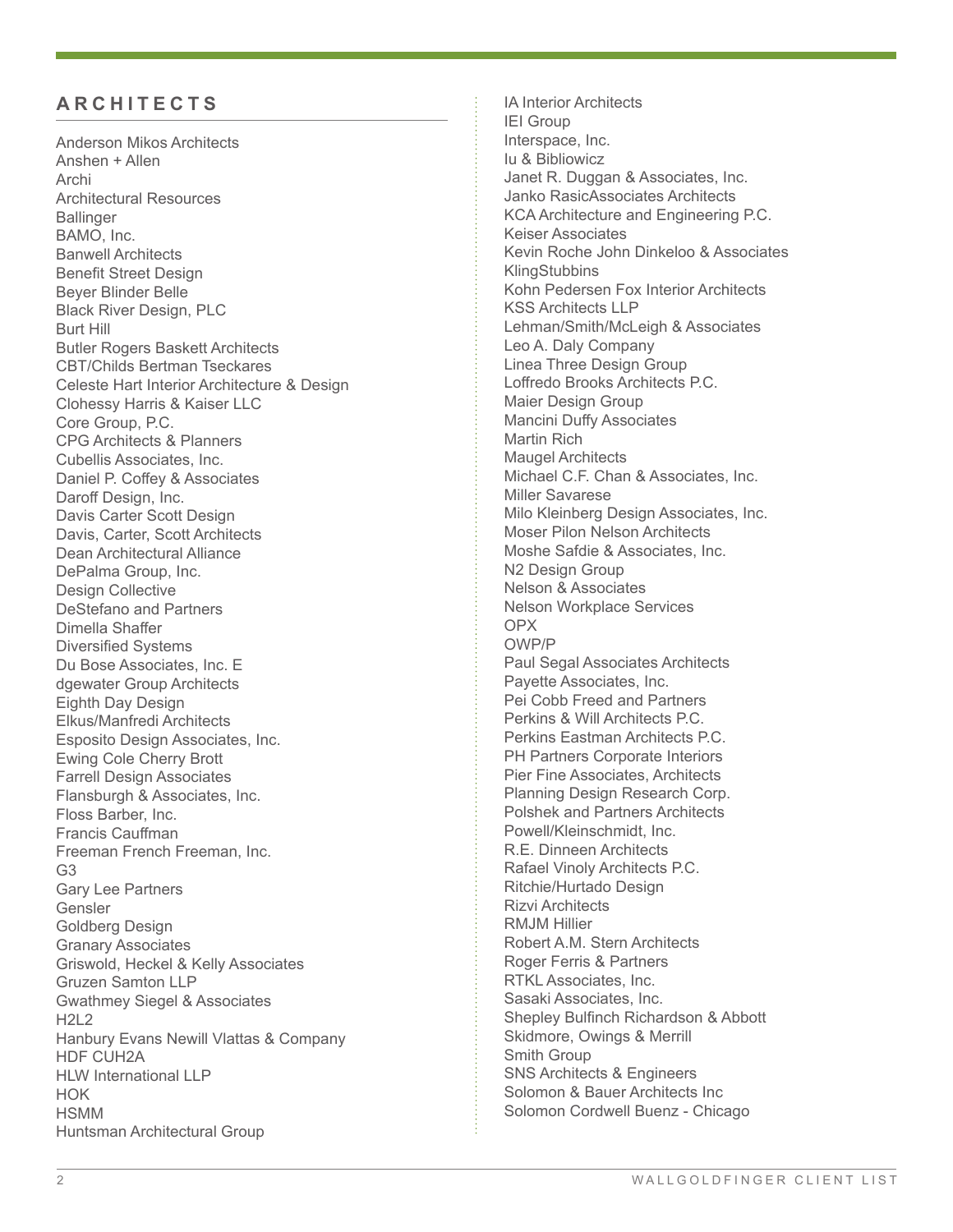Space Design Inc. Spector Group Spector Knapp & Baughman, Ltd. Stein Architects Studio Hive Studios Architecture Swanke Hayden Connell Ltd. Symmes Maini & McKee Associates, Inc. Taylor & Partners, Inc. Taylor Interior Design, Inc. Ted Moudis Associates The Environments Group The Mufson Partnership The S/L/A/M Collaborative The Switzer Group, Inc. TPG Architecture LLP TRO Jung/Brannen Associates, Inc. Truex Cullins Tsoi/Kobus & Associates Visnick & Caulfield Associates, Inc. VVA, LLC Wiemann-Lamphere Architects

# **COMMERCIAL FIRMS**

Abbott Laboratories, New England Ampacet, NY Anheuser-Busch, St. Louis, MO AOL/Time Warner, New York, NY Apex CoVantage, Washington, D.C. Astra Merck, Inc., Wayne, PA Astra Pharmaceutical Products, Westboro, MA AstraZeneca Pharmaceuticals, Wilmington, DE Avery Dennison Corp., Framingham, MA BF Goodrich, Charlotte, NC Bacardi Ltd., Washington, D.C. Bristol-Myers Squibb, Princton, NJ Burton Snowboards, Burlington, VT Cabot Corp., Boston, MA Calvin Klein Cosmetics Co., New York, NY Capital Cities/ABC, Flushing, NY Ciba Corp., Tarrytown, NY Coach Leatherware Co., New York, NY Coltec Industries, Charlotte, NC Columbia House Co., New York, NY Comcast Corp., Philadelphia, PA Condé Nast, New York, NY Connell Limited Partnership, Boston, MA Corning Incorporated, Corning, NY Coty Beauty, Inc., New York, NY Covance, Princeton, NJ DGA Security Systems, Inc., New York, NY Discovery World Headquarters, Silver Springs, MD DSM Biomedical, Extron, PA

A R C H I T E C T S continued Elimintary Co., Washington, D.C. FactSet Research Systems, Norwalk, CT Faulding Pharmaceuticals, NJ Forest Laboratories, Inc., New York, NY Fragrance Resources, Clifton, NJ Frito-Lay, Dallas, TX General Dynamics, Needham, MA Genmab, Inc., NJ Green Mountain Coffee Roasters, Waterbury, VT Harcourt General Corp., Chestnut Hill, MA Home Box Office, Inc., New York, NY Hearst Corp., New York, NY Hewlett Packard Development Company LP, Boston, MA Hewlett Packard, Palo Alto, CA Hitachi Capital America Corp., Greenwich, CT Honeywell, New York, NY Houghton Mifflin Co., Boston, MA Hyperion Brookfield Asset Management, New York, NY IAC/InteractiveCorp, New York, NY IBM Corp., Armonk, NY IBM Corp., Burlington, VT IBM Corp., New York, NY IBM Informix Software, Inc., New York, NY Itochu, New York, NY ITT Corp., White Plains, NY John Wiley & Sons, New York, NY K Hovnanian Homes, Red Bank, NJ Lally McFarland & Pantello, New York, NY Loral Space & Communications, New York, NY Lord & Taylor, New York, NY Lotus Development Corp., Cambridge, MA Lukoil Americas Corp., New York, NY LVMH Fashion Group of America, New York, NY Maher Terminals, Berkeley, NJ Marubeni America Corp., New York, NY MasterCard International, Purchase, NY McGraw-Hill, New York, NY Mitsubishi, New York, NY McClatchy Newspapers Washington Bureau, Washington, D.C. Merck & Company, Inc., Whitehouse Station, NJ Metromedia Software, Inc., New York, NY MobiNil, Cairo, Egypt MTV Networks, New York, NY Mylan, Washington, D.C. Novartis Pharmaceuticals, Cambridge, MA Novartis Pharmaceuticals, East Hanover, NJ Okidata Mount, Laurel, NJ Orbix Healthcare, Caguas, Puerto Rico Parfums Givenchy, New York, NY PepsiCo, Inc., Purchase, NY Pfizer Global Development, Groton, CT Pfizer, Inc., New York, NY Pitney-Bowes, Stamford, CT QVC, West Chester, PA Random House, New York, NY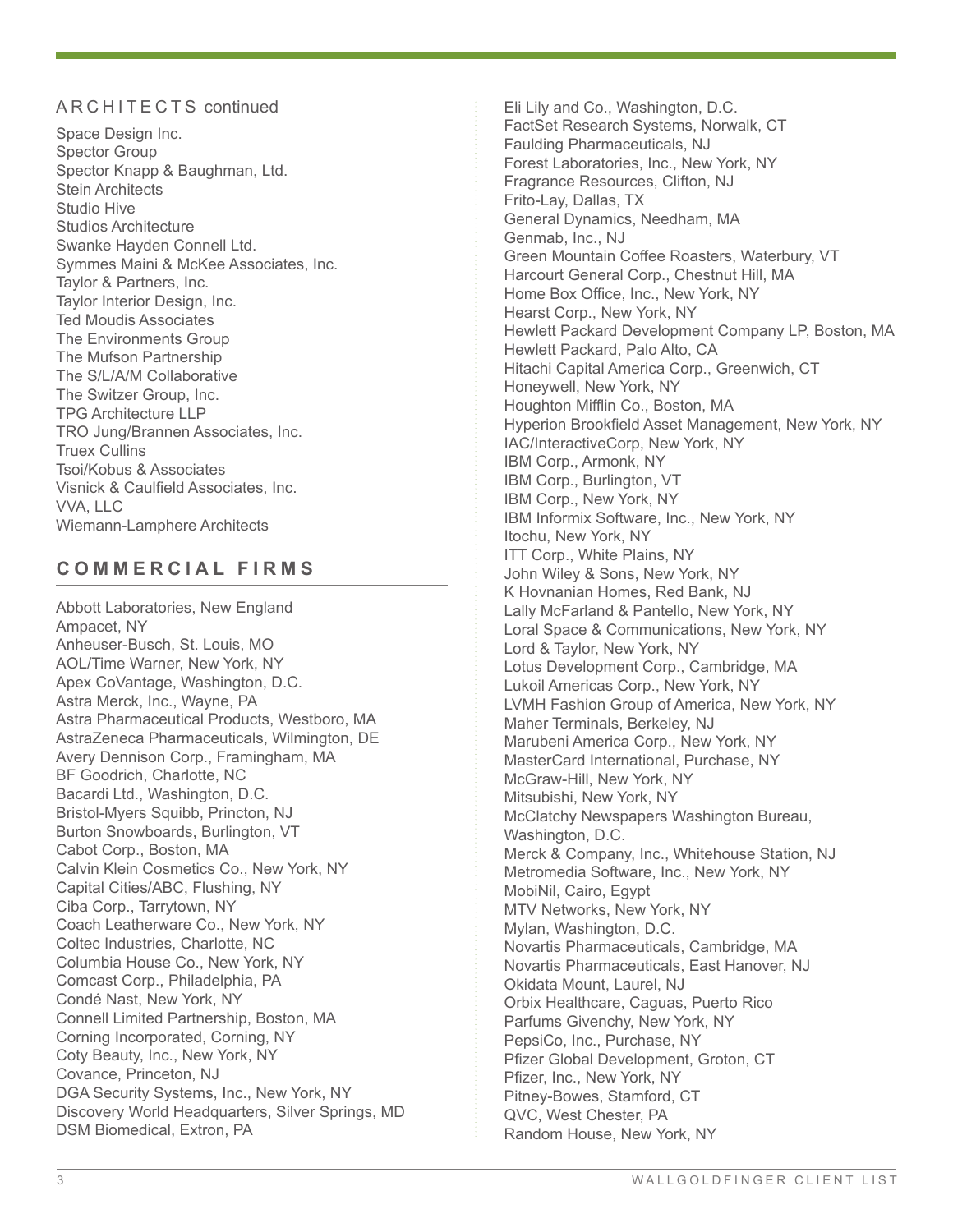#### COMMERCIAL FIRMS continued

Rémy Martin, New York, NY Samsung Electronics Co. Ltd., Seoul South, Korea Sealed Air, Charlotte, NC Segue Software, Lexington, MA Sony, New York, NY Sony Music Entertainment, Inc., New York, NY Sprint World Headquarters, Overland Park, KS Stora Enso North America, Stamford, CT The Conti Group, Plainfield, NJ The Nielsen Co., New York, NY The TJX Companies, Inc., Framingham, MA The Walt Disney Company, Washington, D.C. Thomson Reuters, Boston, MA Tiffany and Co., Los Angeles, CA Tiffany and Co., New York, NY Time Warner, Inc., New York, NY Tribune Co., Chicago, IL Turner Broadcasting, New York, NY USA Networks, New York, NY United Technologies Corp., Farmington, CT VIPS, Inc., Baltimore, MD Visa, Inc., Ashburn, VA Vlasic Foods International, Cherry Hill, NJ W.B. Mason, Boston, MA Xerox, Norwalk, CT

# **CONTRACTORS**

ACMAT, New Britain, CT Barr & Barr Inc., New England Beacon Skanska Construction, Boston, MA Ernest Bock & Sons, Inc., Philadelphia, PA James G. Davis Construction, McLean, VA Lehr Construction, New York, NY Plaza Construction Corporation, New York, NY Standard Builders, Inc., Newington, CT Structure Tone, New York, NY Structure Tone, Boston, MA Turner Construction, Boston, MA Turner Construction, Chicago, IL Turner Construction, New York, NY Turner Construction, West Point, NJ

## **D E A L E R S A N D F U R N I T U R E MANAGERS**

American Office, Baltimore, MD American Office, Chantilly, VA American Office, Washington, D.C. AOE, Philadelphia, PA A. Pomerantz & Co., Belmar, NJ A. Pomerantz & Co.,Philadelphia, PA AFD Contract Furniture, New York, NY

Arenson Office Furnishings, New York, NY Arenson Office Furnishings, Stamford, CT At Home-At Work, Inc., New York, NY BBE Office Interiors, Pittsfield, MA BFI, New York, NY BKM, East Hartford, CT Brennan's Office Interiors, Exton, PA Carolina Business Interiors, Charlotte, NC CarrAmerica Development, Washington, D.C. COFCO, Philadelphia, PA Corporate Environments, Bethlehem, PA Corporate Express, Stamford, CT Deborah Zeitler Associates, Inc., Chicago, IL Empire Office Equipment, New York, NY EvensonBest LLC, New York, NY EvensonBest LLC, Washington, D.C. Ferguson Cox Associates, North Haven, CT Ferzan Robbins & Associates, New York, NY Furniture Consultants, New York, NY Hogue & Associates, San Francisco, CA Hurbson Business Interiors, Rochester, NY Innovative Business Interiors, Silver Spring, MD Innovative Commercial Interiors, West Trenton, NJ Interior Construction Group, Chicago, IL Johnson & Associates Business Interiors, Chicago, IL Johnson Business Products, Secaucus, NJ Key Office Interiors, Boston, MA Lane Office Furniture, Inc., New York, NY Leggat Mcall Properties, Boston, MA Levien & Company, Inc., New York, NY Logistics, Inc., New York, NY Maryland Office Interiors, Baltimore, MD Meadows Office Furniture Co., New York, NY Meadows Office Supply Co., New York, NY Mohawk Office Products, Schenectady, NY Office Environments International, Arlington, VA Office Environments of New England, Boston, MA Office Pavilion/Spectrum, King of Prussia, PA Office Resources, Boston, MA Offices Ltd., New York, NY OFI, Connecticut Orr Partners, Reston, VA Peabody Office Furniture Corp., Boston, MA Price-Modern, Baltimore, MD Project Services Group, LLC, Charlotte, NC Prolog Office Interiors Inc., Mahwah, NJ Quartararo & Associates, New York, NY Sagot Office Interiors, Moorestown, NJ Take-Two Interactive, New York, NY The Atlantic Group, New York, NY The Furnished Office Inc., New York, NY The OFIS Group, Texas Tobron Office Furniture Corp., New York, NY Transco Distributors, Maine US Business Interiors, Largo, MD Vertex Business Interiors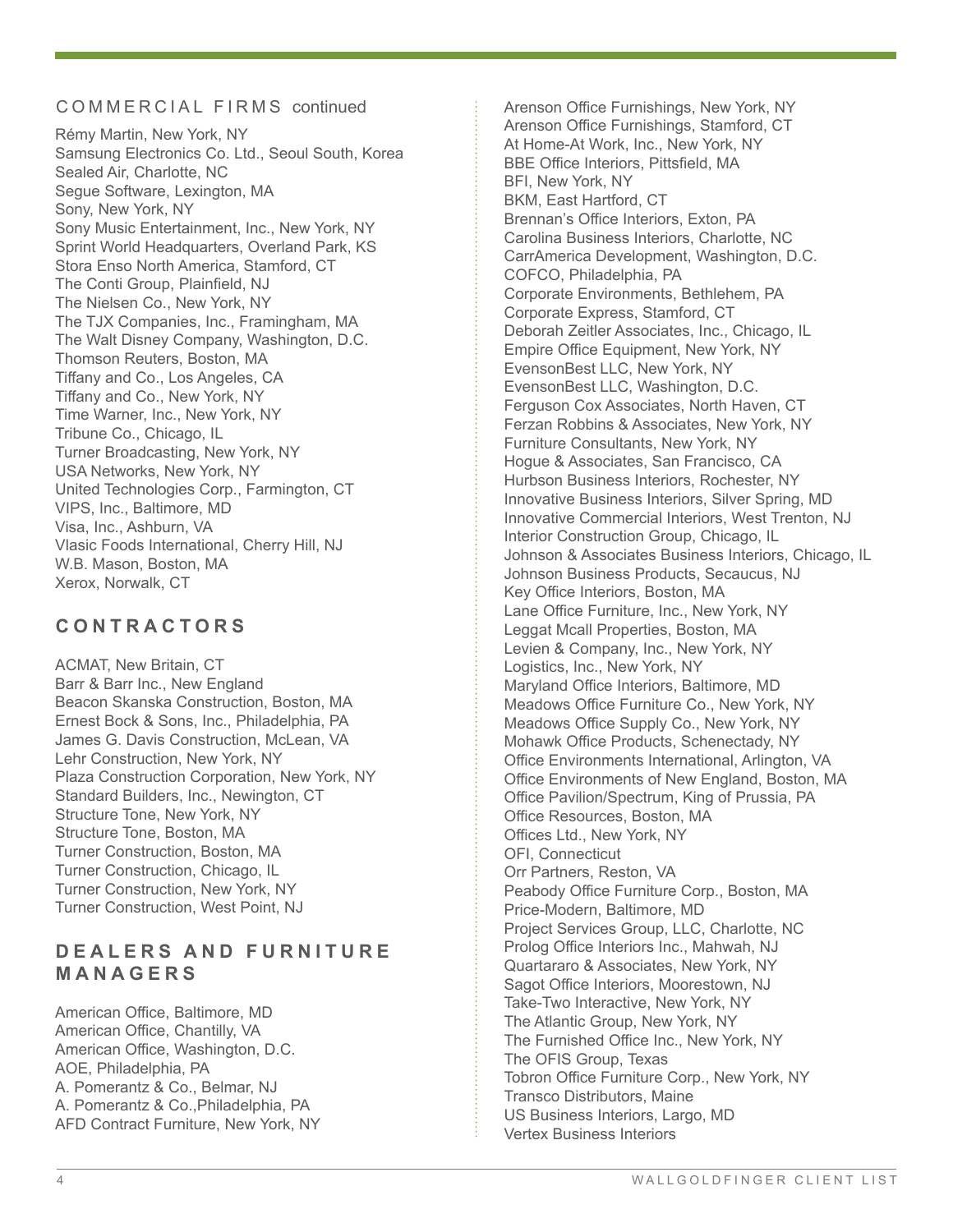### D E A L E R S A N D F U R N I T U R E M A N A G E R S continued

V.V.A. Inc., New York, NY W.B. Wood Co., New Providence, NJ W.B. Wood Co., New York, NY Waldner's Business Environments, New York, NY Workplace Environments 2000, Plymouth Meeting, PA

## **E D U C A T I O N A L A N D H E A L T H FACILITIES**

Brennan Center for Justice, NY University, New York, NY Brigham & Women's Hospital, Boston, MA Bullis School, Potomac, MD Dartmouth College, Hanover, NH Dayton Children's Hospital, Dayton, OH Duke University, Durham, NC Greenberg Conference Center, Yale University, New Haven, CT Harvard Graduate School of Design, Cambridge, MA Harvard-JFK School of Government, Cambridge, MA Hospital for Special Care, New Britain, CT Institute for Jewish Research, New York, NY Japan Society, New York, NY John Jay College of Criminal Justice, New York, NY Johns Hopkins University, Baltimore, MD Liberty Fund, Inc., Carmel, IN Manhattan School of Music, New York, NY Middlebury College, Middlebury, VT Mount Holyoke College, South Hadley, MA Naval War College Foundation, Newport, RI New School, New York, NY North Shore LIJ, Great Neck, NY Pennsylvania College of Health Sciences, Lancaster, PA Penn State Geisinger Health System, Danville, PA Phillips Andover Academy, Andover, MA Russell Trust, New Haven, CT Rutgers, State University of New Jersey Slovin House, New York, NY Smith College, North Hampton, MA St Michael's College, Colchester, VT Temple University, Philadelphia, PA The Center for Jewish History, New York, NY The Chapin School, New York, NY The College Board, New York, NY The Jewish Theological Seminary, New York, NY University of Maryland, MD University of Massachusetts Medical Center, Worchester, MA University of Michigan, Ann Arbor, MI University of New York at Albany, Albany, NY University of Pennsylvania, Philadelphia, PA University of Vermont, Burlington, VT Villanova University, Philadelphia, PA Washington University, St. Louis, MO

## **FINANCIAL INSTITUTIONS**

AllianceBernstein, Philadelphia, PA AllianceBernstein, San Francisco, CA Abbot Capital Management LLC, New York, NY ABRY Partners LLC, Boston, MA Alger, New York, NY American Capital, Bethesda, MD American Capital, New York, NY American Savings Bank New Britain CT Angelo Gordan & Company, New York, NY Antarest Capital, New York, NY Bain Capital LLC, Boston, MA Bain Capital LLC, New York, NY Banco de Mexico, New York, NY Banco Santander International, Miami, FL Bank Julius Baer, New York, NY Bank of America, Boston, MA Bank of America, Charlotte, NC Bank of America, New York, NY Bank of America, Springfield, MA Bank of America, Toronto, Ontario Bank of America, Westport, CT Bank of Tokyo-Mitsubishi UFJ Ltd., New York, NY Barclays Capital, New York, NY Berkshire Bank, Pittsfield, MA BNP Paribas, Jersey City, NJ BNP Paribas, New York, NY BNP Paribas, San Francisco, CA Bond Market Association, New York, NY Boston Private Bank, Boston, MA Boston Trust & Investment Management Co., Boston, MA Brookfield Asset Management, Inc., New York, NY Brown Brothers Harriman, Boston, MA Brown Brothers Harriman, New York, NY BTG Pactual, New York, NY Cantor Fitzgerald, New York, NY Capital One, McLean, VA Charlesbank Capital Partners LLC, Boston, MA Chicago Board Options Exchange, Chicago, IL Citigroup, New York, NY Cohen & Steers, Inc., New York, NY Collins Stewart LLC, New York, NY Conti Group Companies, Inc., New York, NY Conway Del Genio & Gries, New York, NY CoreStates, Philadelphia, PA Credit Agricole, New York, NY Credit Suisse First Boston Corp., New York, NY Cypress Advisors, New York, NY Davidson Kempner Capital Management LLC, New York, NY Deutsche Bank Alex. Brown, Baltimore, MD Deutsche Bank, New York, NY Deutsche Bank, Washington, D.C. Doughty Hanson Co., New York, NY DWS Scudder Investments, Boston, MA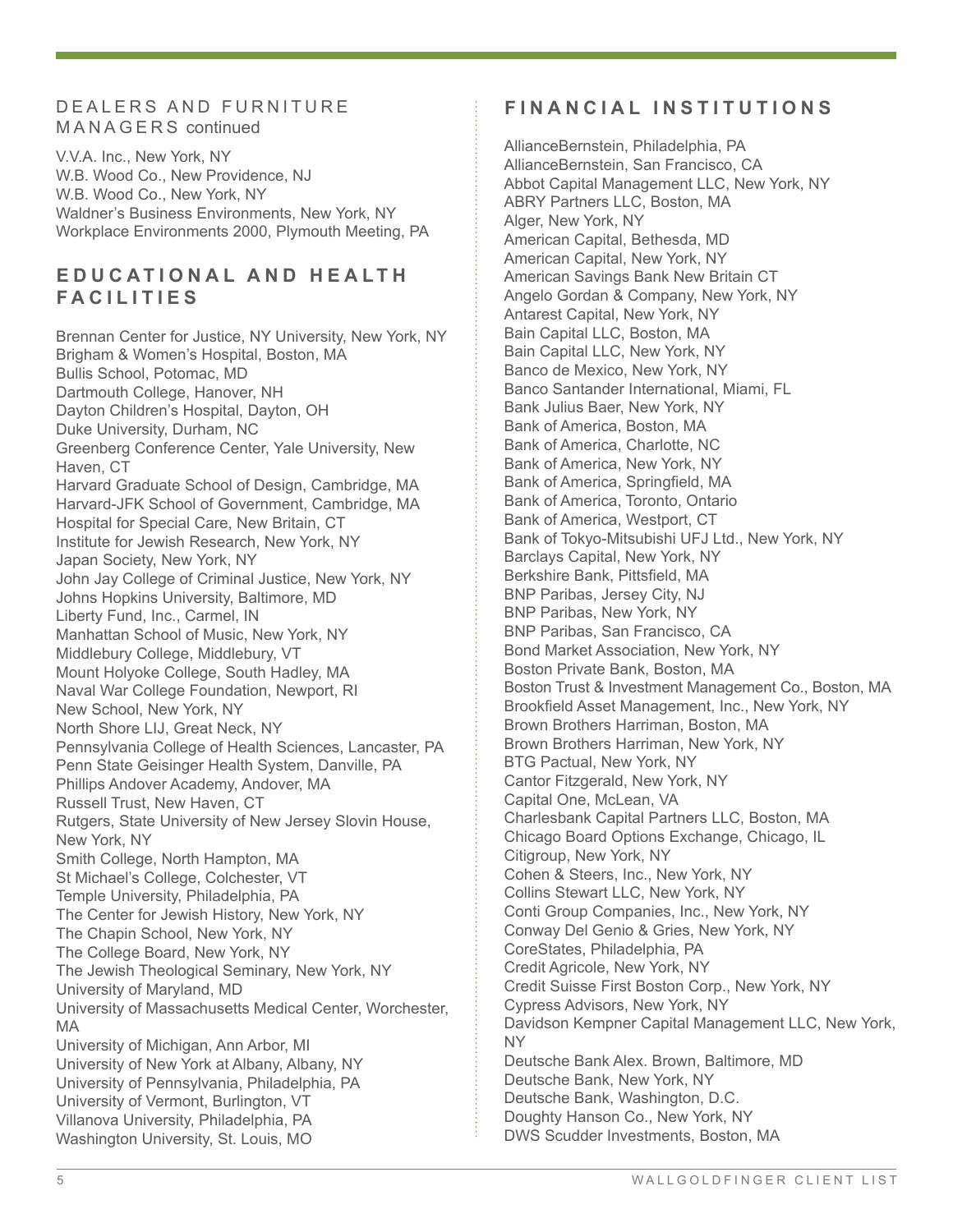#### FIN A N C I A L IN S TITUTIONS continued

DWS Scudder Investments, New York, NY Eaton Vance Corp., Boston, MA Essex Investment Management Company LLC, Boston, MA Eton Park Capital Management LP, New York, NY Evercore Partners, Inc., New York, NY Fannie Mae, Philadelphia, PA Fannie Mae, Washington, D.C. Farrow Financial, Inc., Randolph, VT Federal Reserve Bank of Boston, Boston, MA Federal Reserve Bank of Kansas City, Kansas City, MO Federal Reserve Bank of New York, New York, NY Freddie Mac Property Development, McLean, VA Freddie Mac Property Development, Washington, D.C. General Atlantic LLC, Greenwich, CT General Atlantic LLC, New York, NY GE Capital Corp., Stamford, CT General Reinsurance Corp., Atlanta, GA General Reinsurance Corp., Boston, MA General Reinsurance Corp., Chicago, IL General Reinsurance Corp., Kansas City, MO General Star Management Co., New York, NY Glenview Capital Management, New York, NY Global Minerals & Metals Corp., New York, NY Goldman Sachs & Co., New York, NY Goldman Sachs & Co., Boston, MA Goldman Sachs & Co., Salt Lake, UT Goldman Sachs & Co., Menlo Park, CA Goldman Sachs & Co., Mexico City, CA Goldman Sachs & Co., Dallas, TX Goldman Sachs & Co., Houston, TX Gordon Brothers Group LLC, Boston, MA GMO, Boston, MA Harvard Management Co., Inc. Boston, MA Haverford, Radnor, PA HSBC, Hudson City Savings Bank, Paramus, NJ International Monetary Fund, Washington, D.C. Jennison Associates, Boston, MA JLL Partners, New York, NY Jones Lang LaSalle, New York, NY Jordan Edmiston Group, Inc., New York, NY JP Morgan Co., Chicago, IL Kelso & Co., New York, NY Kingdon Capital Management, New York, NY Knight Capital Group, Jersey City, NJ Kohlberg Kravis Roberts & Co. LP, New York, NY Lazard Freres & Co. LLC, New York, NY Libra Holdings, New York, NY Lime Rock Partners, Westport, CT LPL Financial, Fort Mill, SC Madison Dearborn Partners, Chicago, IL Marathon Asset Management LP, New York, NY MFS Investment Management, New York, NY

MMC, New York, NY Merrill Lynch & Co., New York, NY Mirae Asset Global Investments LLC, New York, NY Mizuho Securities USA, Inc., New York, NY Moodys Investors Service, New York, NY Morgan Stanley Smith Barney, New York, NY Newedge USA LLC, New York, NY New York Mercantile Exchange, New York, NY New York Stock Exchange, New York, NY Northfield Savings Bank, Northfield, VT North Sound Capital LLC, Greenwich, CT Oak Hill Capital Management LLC, Stamford, CT Oak Hill Capital Partners, New York, NY Oaktree Capital Management LP, New York, NY Parthenon Capital, Boston, MA Penn Mutual, Philadelphia, PA PNC Financial Services, Pittsburgh, PA Prudential Securities, Inc., Deerfield, IL Ramius LLC, New York, NY RiverSource Investments LLC, New York, NY Robeco Investment Management, Boston, MA Royal Bank of Canada, New York, NY Royal Bank of Scotland, New York, NY S.A.C. Capital Advisors LP, Stamford, CT Salomon Smith Barney, Inc., New York, NY Saudi-European Bank, New York, NY Scotia Bank, The Bank of Nova Scotia, New York, NY Shinsei Bank, New York, NY SIFMA, Washington, D.C. Sliver Lake, New York, NY SoftBank Capital, Newton Center, MA State Street Bank, Boston, MA State Street Research & Management, Boston, MA The Bank of New York Mellon, New York, NY The Boston Co., Everett, MA The Boston Consulting Group, Boston, MA The Capital Group Companies, New York, NY The Chase Manhattan Bank, New York, NY Thomson Reuters, Boston, MA Tudor Investment Corp., Boston, MA Tudor Investment Corp., Greenwich, CT Tudor Investment Corp., New York, NY UBS, Stamford, CT UBS, New York, NY UBS Private Wealth Management, San Francisco, CA UBS, Washington, D.C. UBS, Weehawken, NJ Ulysses Management LLC, New York, NY Vector Securities, Deerfield, IL Vicis Capital, New York, NY Wells-Fargo Bank, Los Angeles, CA Westdeutsche Landesbank, New York, NY Willis Group Holdings, New York, NY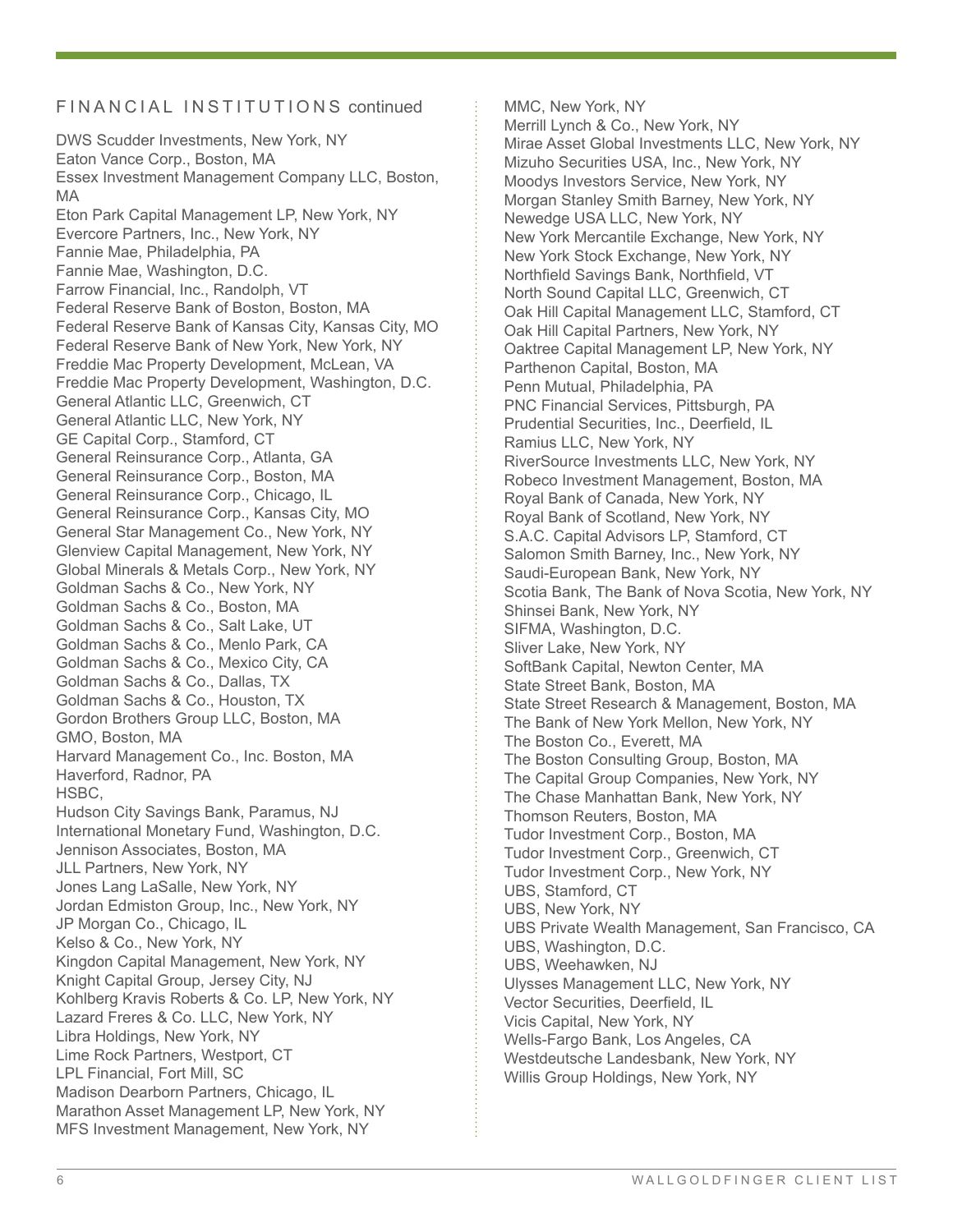## **PUBLIC BUILDINGS AND GOVERNMENT**

Amon Carter Museum, Fort Worth ,TX Atlantic Fleet Headquarters, Norfolk, VA Barre District Court, Barre, VT Bennington District Court, Bennington, VT Brattleboro District Court, Brattleboro, VT Bureau of Alcohol, Tobacco, Firearms and Explosives, Washington, D.C. Central Intelligence Agency, Langley, VA Dallas Museum of Fine Arts, Dallas, TX D.C. Air National Guard, 113th Wing, Joint Base Andrews, MD Environmental Protection Agency, Washington, D.C. Fairfax County, Fairfax, VA Federal Aviation Administration, Washington, D.C. Federal Building, Boston, MA Federal Building, Washington, D.C. Federal Housing and Finance Agency, Piscataway, NJ Federal Reserve, New York, NY Korean Mission to the UN, New York, NY National Security Council, Washington, D.C. The Patrick Henry Building (Old State Library), Richmond, VA The United Nations, New York, NY The White House/Situation Room, Washington, D.C. U.S. Army Pacific, Fort Shafter, HI U.S. Navy U.S. Secret Service, Washington, D.C. Vermont Statehouse, Montpelier, VT Widener Building, Philadelphia, PA

# **INSURANCE COMPANIES**

AIG, Boston, MA AIG, Philadelphia, PA AIG Global Real Estate, Atlanta, GA AIG International Group, Inc., New York ,NY AIG International Realty Corp., New York, NY AIG Technology Management Services, Inc., New York, NY Aetna Life Insurance, Hartford, CT Ambac Financial Group, New York, NY AON, New York, NY ACE Private Risk Services and Atlantic Mutual, New York, NY AXA Equitable, New York, NY AXA Reinsurance Co., New York, NY Blue Cross/Blue Shield, Boston, MA Centre Solutions (Bermuda) Ltd., Bermuda Chicago Title Insurance, White Plains, NY Commonwealth Land Title Insurance Co., PA FGIC/Financial Group Insurance Co., New York, NY General Reinsurance Corp., Stamford. CT

Guy Carpenter & Co., New York, NY MBIA Insurance Corp., Armonk, NY Metropolitan Life Insurance Co., New York, NY National Life Insurance Co., Montpelier, VT Nationwide, Columbus, OH Navigators Management Co., New York, NY Phoenix Life Insurance, Hartford, CT Plymouth Rock Assurance Corp., Boston, MA Swiss Re America, Armonk, NY The Council of Insurance Agents & Brokers, Washington, D.C. The Hartford, Hartford, CT UNUM Life Insurance Co. of America, ME Vermont Mutual Insurance Co., Montpelier, VT

## **LAW FIRMS**

Akin Gump Strauss Hauer & Feld LLP, Houston, TX Allen & Overy LLP, New York, NY Arnold & Porter LLP, Washington, D.C. Arnold & Porter Kaye Scholer, New York, NY Baker Hostetler LLP, Cleveland, OH Baker & Daniels, Washington, D.C. Baker & McKenzie LLP, Washington, D.C. Bayard PA, Wilmington, DE Bingham, Boston, MA Bingham, New York, NY Blank Rome LLP, Philadelphia, PA Brobeck Phleger & Harrison LLP, New York, NY Brown Rudnick, Hartford, CT Brown Rudnick, Boston, MA Brown Rudnick, New York, NY Brown Rudnick, Washington, D.C. Bryan Cave LLP, New York, NY Bryan Cave LLP, Washington, D.C. Buchanan Ingersoll & Rooney PC, Philadelphia, PA Burns & Levinson LLP, Boston, MA Cadwalader, Wickersham & Taft LLP, New York, NY Cadwalader, Wickersham & Taft LLP, Washington, D.C. Carr Goodson Lee & Warner PC, Washington, D.C. Caplin and Drysdale, Washington, D.C. Chadbourne & Parke LLP, New York, NY Clay Finlay LLC, New York, NY Cleary Gottlieb Steen & Hamilton LLP Washington DC Clifford Chance LLP, New York, NY Clifford Chance LLP, Washington, D.C. Cooley Godward Kronish LLP, New York, NY Covington & Burling LLP, New York, NY Covington & Burling LLP, Washington, D.C. Cravath Swaine & Moore LLP, New York, NY Davis & Gilbert LLP, New York, NY Day Pitney LLP, New York, NY Debevoise & Plimpton LLP, New York, NY Dechert Price & Rhoads, New York, NY Dewey & LeBoeuf, Washington, D.C.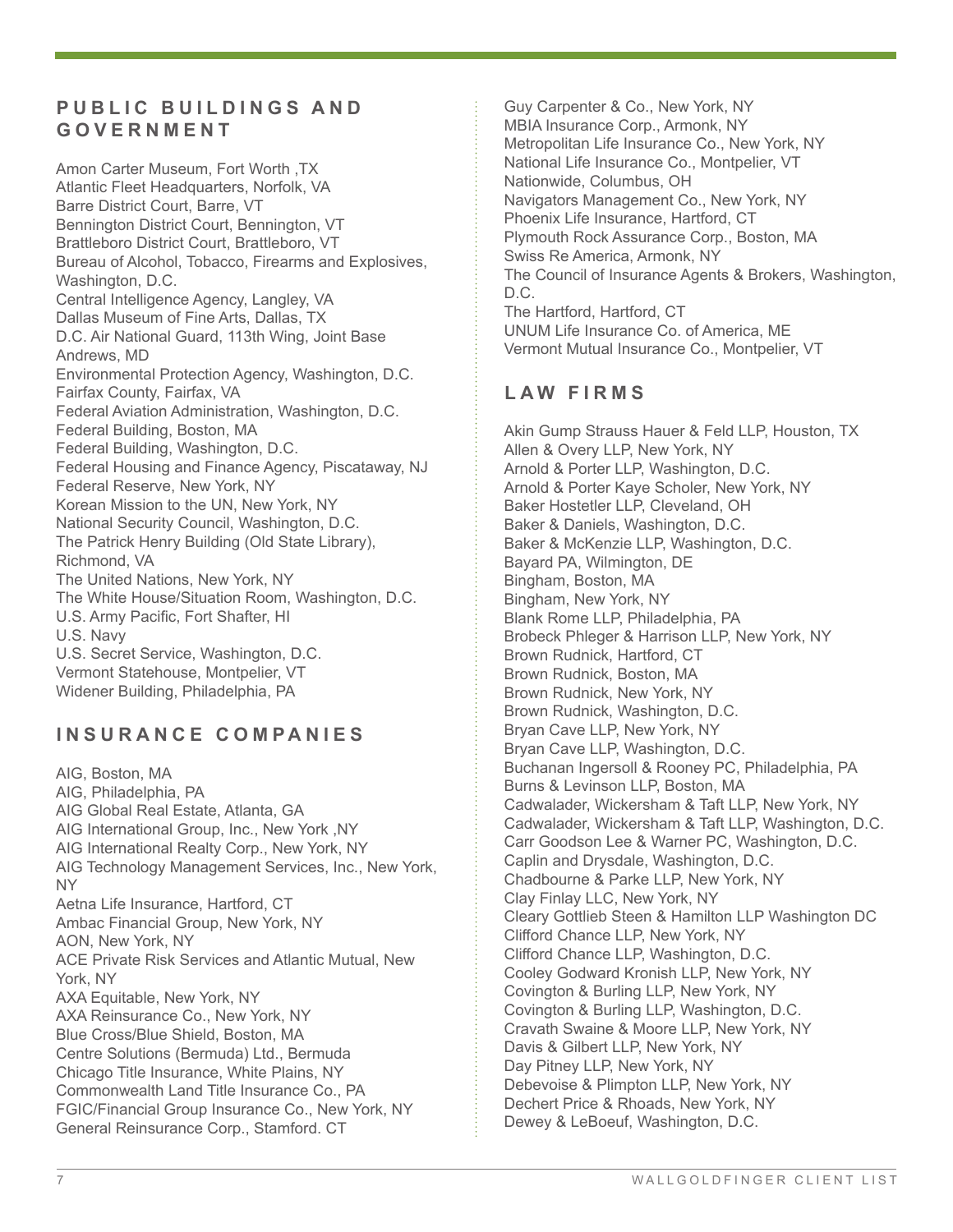### LAW FIRMS continued

Dilworth Paxson LLP, Philadelphia, PA DLA Piper, New York, NY Dow Lohnes PLLC, Washington, D.C. Downs Rachlin Martin PLLC, Burlington, VT Drinker Biddle, Philadelphia, PA Dykema Gossett PLLC, Washington, D.C. Edwards Angell Palmer & Dodge LLP, Boston, MA Edwards & Angell Palmer & Dodge LLP, Providence, RI Eimer Stahl Klevorn & Solberg LLP, Chicago, IL Epstein Becker & Green PC, Boston, MA Epstein Becker & Green PC, New York, NY Fish & Richardson PC, Boston, MA Foley Hoag LLP, Boston, MA Frankfurt Kurnit Klein Selz PC, New York, NY Fried Frank Harris Shriver & Jacobson, New York, NY Fried Frank Harris Shriver & Jacobson, Washington, D.C. Fulbright & Jaworski LLP, New York, NY Fulbright & Jaworski LLP, Washington, D.C. Gibson Dunn & Crutcher LLP, New Yor,k NY Goodwin Procter LLP, Boston, MA Goodwin Procter LLP, New York, NY Goodwin Procter LLP, San Francisco, CA Goulston & Storrs, Boston, MA Greenberg Taurig, New York, NY Greenberg Taurig, Wilmington, DE Harris Beech PLLC, New York, NY Herrick Feinstein LLP, Princeton, NJ Herrick Feinstein LLP, New York, NY Hogan & Hartson LLP, Denver, CO Hogan & Hartson LLP, Washington, D.C. Holland & Knight, Boston, MA Holland & Hart, Boise, ID Hughes, Hubbard & Reed LLP, New York, NY Hunton & Williams LLP, McLean, VA Hunton & Williams LLP, Washington, D.C. Hyman Phelps & McNamara PC, Washington, D.C. Jones Day, New York, NY Kaye Scholer LLP, New York, NY Kaye Scholer LLP, Washington, D.C. K&L Gates LLP, Boston, MA K&L Gates LLP, Pittsburgh, PA K&L Gates LLP, Washington, D.C. Kreindler & Kreindler, New York, NY Latham & Watkins LLP, Washington, D.C. Leader & Berkon LLP, New York, NY Lerch Early & Brewer Chtd., Bethesda, MD Lester Schwab Katz & Dwyer LLP, New York, NY Lowenstein Sandler PC, Roseland, NJ Mayer Brown & Platt, Washington, D.C. McCarter & English LLP, Boston, MA McDermott Will & Emery, Boston, MA McDermott Will & Emery, Washington, D.C. McKee Nelson LLP, Washington, D.C. McKenna Long & Aldrich LLP, Washington, D.C.

McLane Graf Raulerson & Middleton, Manchester, NH Meister Seeling & Fein, New York, NY Milbank Tweed Hadley & McCloy LLP, New York, NY Milberg LLP, New York, NY Montgomery McCracken, Philadelphia, PA Moore & Van Allen, Charlotte, NC Morgan Lewis & Bockius LLP, Philadelphia, PA Morgan Lewis & Bockius LLP, Washington, D.C. Neal Gerber & Eisenberg LLP, Chicago, IL Nixon Peabody, Boston, MA Nixon Peabody, Washington, D.C. Nutter McClennen & Fish, Boston, MA Oblon Spivak McClelland Maier & Neustadt PC, Washington, D.C. OneBeacon Insurance Group, Plymouth, MN Orrick, New York, NY Patterson Belknap Webb & Tyler LLP, New York, NY Paul Hastings Janofsky & Walke LLP, New York, NY Paul Weiss Rifkind Wharton & Garrison LLP, New York, NY Paul Weiss Rifkind Wharton & Garrison LLP, Washington, D.C. Peabody & Arnold LLP, Boston, MA Peckar & Abramson, New York, NY Pepper Hamilton LLP, Philadelphia, PA Pepper Hamilton LLP, Princeton, NJ Pepper Hamilton LLP, Wilmington, DE Post & Schell, Pittsburgh, PA Potter Anderson & Corron LLP, Wilmington, DE Proskauer Rose LLP, Boston, MA Proskauer Rose LLP, New York, NY Rackemann Sawyer & Brewster, Boston, MA RatnerPrestia, Washington, D.C. Reed Smith LLP, New York, NY Richard Kibbe & Orbe LLP, New York, NY Roberts & Holland LLP, New York, NY Robinson Cole LLP, Hartford, CT Ropes & Gray LLP, New York, NY Ropes & Gray LLP, Washington, D.C. Ruskin Moscou Faltischek PC, Uniondale, NY Russell Reynolds Associates, New York, NY Schulte Roth & Zabel LLP, New York, NY Sidley Austin LLP, Chicago, IL Sidley Austin LLP, Dallas, TX Sidley Austin LLP, New York, NY Sidley Austin LLP, Washington, D.C. Simpson Thacher & Bartlett LLP, New York, NY Simpson Thacher & Bartlett LLP, Houston, TX Simpson Thacher & Bartlett LLP, Washington, D.C. Stradley Ronon Stevens & Young LLP, Cherry Hill, NJ Sullivan & Cromwell LLP, New York,NY Thompson Hine LLP, Cleveland, OH Troutman Sanders, Washington, D.C. Vinson & Elkins LLP, New York, NY Weil Gotshal & Manges LLP, Boston, MA Weil Gotshal & Manges LLP, Miami, FL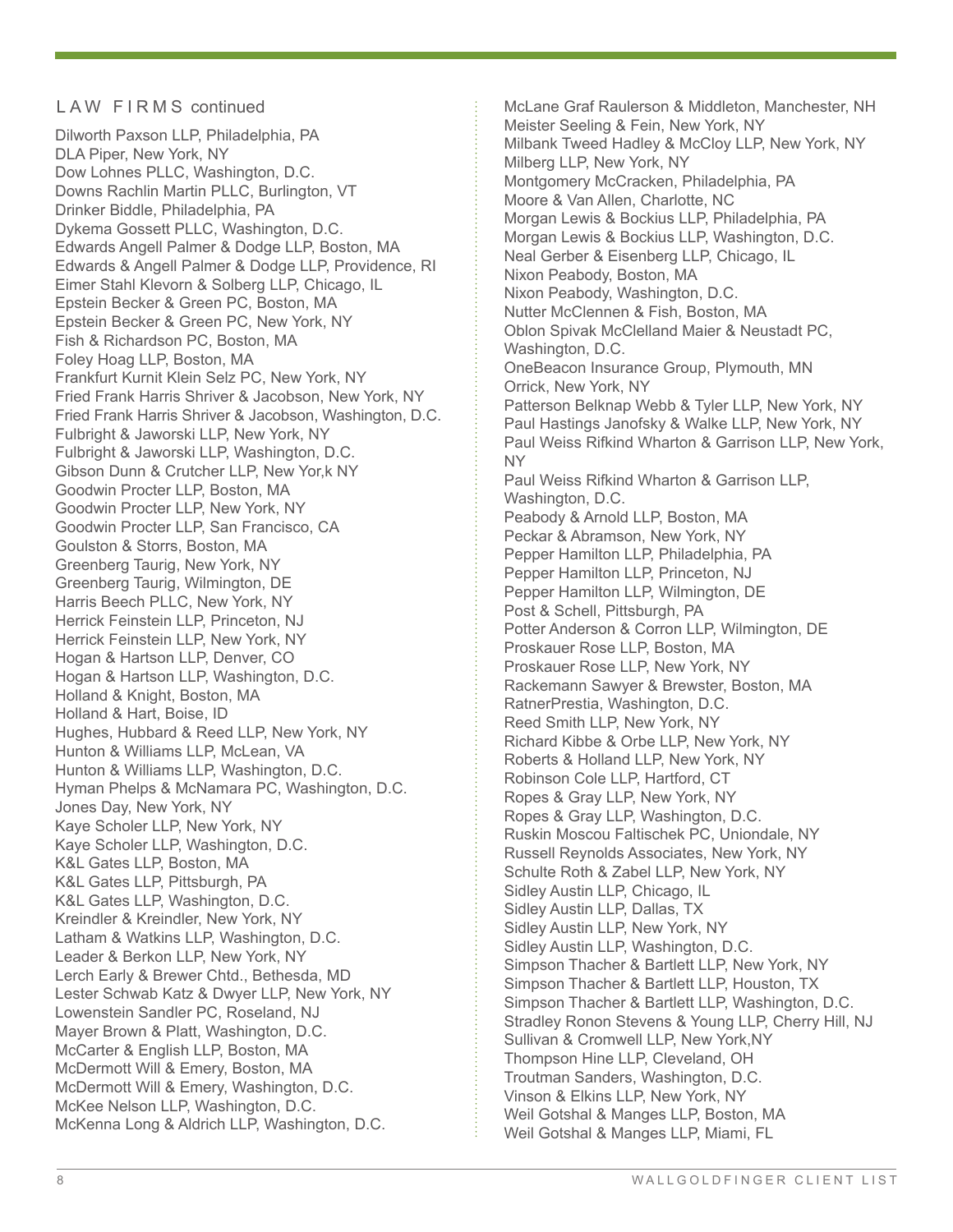#### LAW FIRMS continued

Weil Gotshal & Manges LLP, New York, NY Weil Gotshal & Manges LLP, Washington, D.C. White & Case, Miami, FL White & Case, New York, NY White and Williams LLP, Philadelphia, PA Wilkie Farr & Gallagher LLP, Washington, D.C. Williams & Connolly LLP, Washington, D.C. WilmerHale, Boston, MA WilmerHale, Washington, D.C. WolfBlock LLP, Philadelphia, PA Wolff & Samson PC, West Orange, NJ Woodcock Washburn LLP, Philadelphia, PA Zuckerman Spaeder LLP, New York, NY

## **O T H E R P R O F E S S I O N A L SERVICES**

AARP, Washington, D.C. Aladdin Hotel & Casino, Las Vegas, NV American Associates of Advertising Agencies, NY American Trucking Association, Alexandria, VA Aramark, Philadelphia, PA AT&T, Washington, DC BBN Technologies, Cambridge, MA Brookfield Properties, New York, NY Brouillard Communications, New York, NY Capitol Plaza Hotel/Conference Center, Montpelier, VT Carnegie Institutes, New York, NY CBS Corp., Japan Charles River Associates, Boston, MA Colonial Management Associates, Boston, MA Computer Associates, Islandia, NY Con Edison, New York, NY Concert Management Services, Inc., Reston, VA Conduent, Florham Park, NJ Country Club of Darien, CT CSC Falls, Church, VA Cushman & Wakefield, New York, NY Duke Energy, Charlotte, NC Draper Laboratory, Cambridge, MA Deloitte Development LLC, Boston, MA Ernst & Young, Boston, MA Ernst & Young, Grand Cayman Ernst & Young, New York, NY Everett J. Prescott, Portland, ME Federal Express, Nashville, TN Ford Foundation, New York, NY Gap International Inc., Philadelphia, PA Giuliani Partners LLC, New York, NY Green Mountain Power Corp., Burlington, VT Haley and Aldrich, Boston, MA Hill & Knowlton, Washington, D.C. Holiday Inns, Memphis, TN

Intercontinental Boston, Boston, MA Interface Group, Needham, MA International Union of Bricklayers and Allied Craftworkers, Washington, D.C. Keane IT, Boston, MA KPMG, New York, NY KPMG, Washington, D.C. Laborers International Union of North America, Washington, D.C. Louis Dreyfus Highbridge Energy LLC, Wilton, CT Maden Tech Consulting, Arlington, VA Marcum & Kliegman, New York, NY Marriott International, Washington, D.C. McCormick Taylor & Associates, Philadelphia ,PA McKinsey & Co., New York, NY McKinsey & Co., Stamford, CT Mitchell & Titus, New York, NY National Association of Realtors, Washington, D.C. National Association of Broadcasters, Washington, D.C. Newmark Grubb Knight Frank, New York, NY News America Marketing Properties LLP, New York, NY New York Palace Hotel, New York, NY NFL Players, Inc., Washington, D.C. Northeast Utilities System, Hartford, CT PECO Energy, Philadelphia PA Pennsylvania Horticultural Society, Philadelphia, PA Pepco, Washington, D.C. PerkinElmer, Inc., Wellesley, MA Pharmaceutical Research & Manufacturers of America, Washington, D.C. Philadelphia Airport System, Philadelphia, PA Pitcher Inn, Warren, VT PricewaterhouseCoopers, Boston, MA PricewaterhouseCoopers, Philadelphia, PA PricewaterhouseCoopers, New York, NY PricewaterhouseCoopers, Stamford, CT Overseas Shipholding Group, Inc., New York, NY Ritz Paris Enterprises, Greenwich, CT Rockefeller Brothers Fund, New York, NY Rockefeller Philanthropy, New York, NY Saga International Holidays, Boston, MA Screen Actors Guild Foundation, Los Angeles, CA SJP Properties, Parsippany, NJ South Jersey Gas, Folsom, NJ The Duke Endowment, Charlotte, NC The Main Event, New York, NY The Mitre Corporation, McClean, VA The Pew Charitable Trusts, Philadelphia, PA The Peninsula Chicago, Chicago, IL The Renco Group, New York, NY Thomson & Thomson, Boston, MA Tierney Communications, Philadelphia, PA Tishman Speyer, New York, NY Towers Perrin, New York, NY Towers Perrin, Washington, D.C.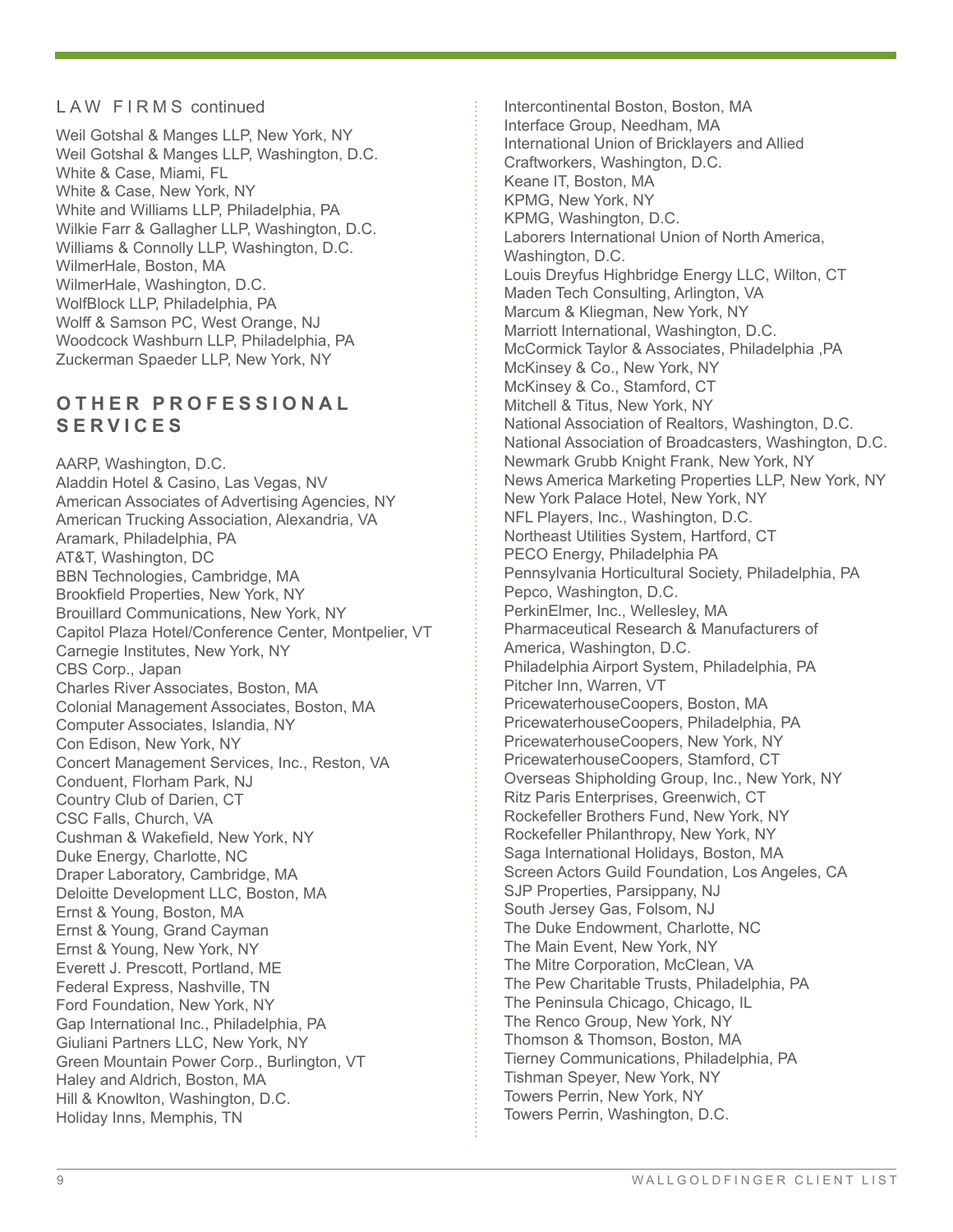## OTHER PROFESSIONAL SERVICES continued

Trans Africa Forum, Washington, D.C. Union League Club of America, Philadelphia, PA US Fund for UNICEF, New York, NY Vornado/Charles E. Smith, Washington, D.C. World Economic Forum USA, New York, NY